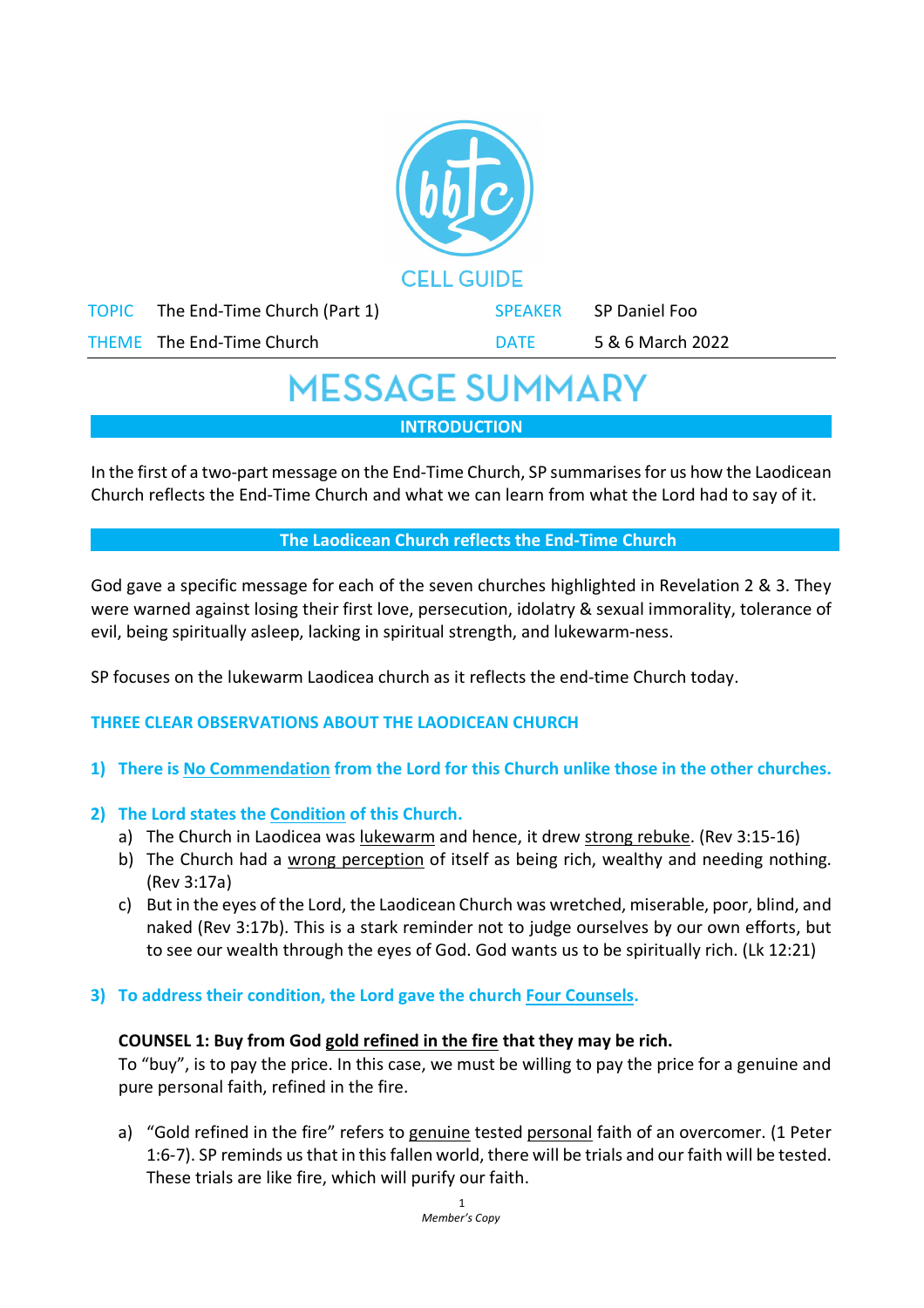- b) We do not have absolute knowledge. There will be situations where we may not completely know and understand why these trials come about. (1 Corinthians 13:12)
- c) But, God has given us sufficient knowledge through his Word and Revelation from the Holy Spirit when we seek him, and this will help to purify our faith.
- d) It will then help answer the difficult questions that we ask (e.g. Why did God not answer our prayer etc.)
- e) But we need to be aware that sufficient knowledge from God's Word will require us to base a principle of truth on the entire weight of scriptures rather than piecemeal.
- f) Our faith is purified when we know the direct source of the pain and trials in our lives. All suffering by a believer is a trial of his faith. Remember that God is not glorified in all our sufferings, but only if we suffer for Christ and righteousness' sake.
- g) God is always good  $\rightarrow$  he will see us through our trials and turn it for our ultimate good. We may not fully understand why we go through these trials, but to know that God will eventually work all things for good. We need to also remember that God is not the source of our trials.

# **COUNSEL 2: Buy from God white garments that they may be covered.**

- a) We pay the price of walking in righteousness and holiness by separating from the things that hinder us from fulfilling the promises of God's purpose in our lives. Our time, energy, relationships, hobbies, activities, and attitudes are now governed by whether something adds value to our godliness and God-given purpose.
- b) We pay the price to be blameless: we need to have a conscience that is void of offence before God and man (Acts 24:16) and we need to have integrity.

# **COUNSEL 3: Buy from God eye salve that they may see.**

We need Spiritual Sight. This refers to wisdom and revelation that comes only from the Holy Spirit. (Eph 1:17-18)

# **COUNSEL 4: Hear and Respond to the Lord's knocking on their door.**

We need spiritual ears as well to hear and respond to God. For anyone who wills and postures to hear God, they will be able to hear and respond to the Lord's prompting.

# **CONCLUSION**

There is revival for the believer and the local church today and it starts with taking heed to the four counsels – by having genuine faith, walking in holiness, asking for continual revelation from the Holy Spirit and opening our hearts to God.

Are we willing to pay the price?